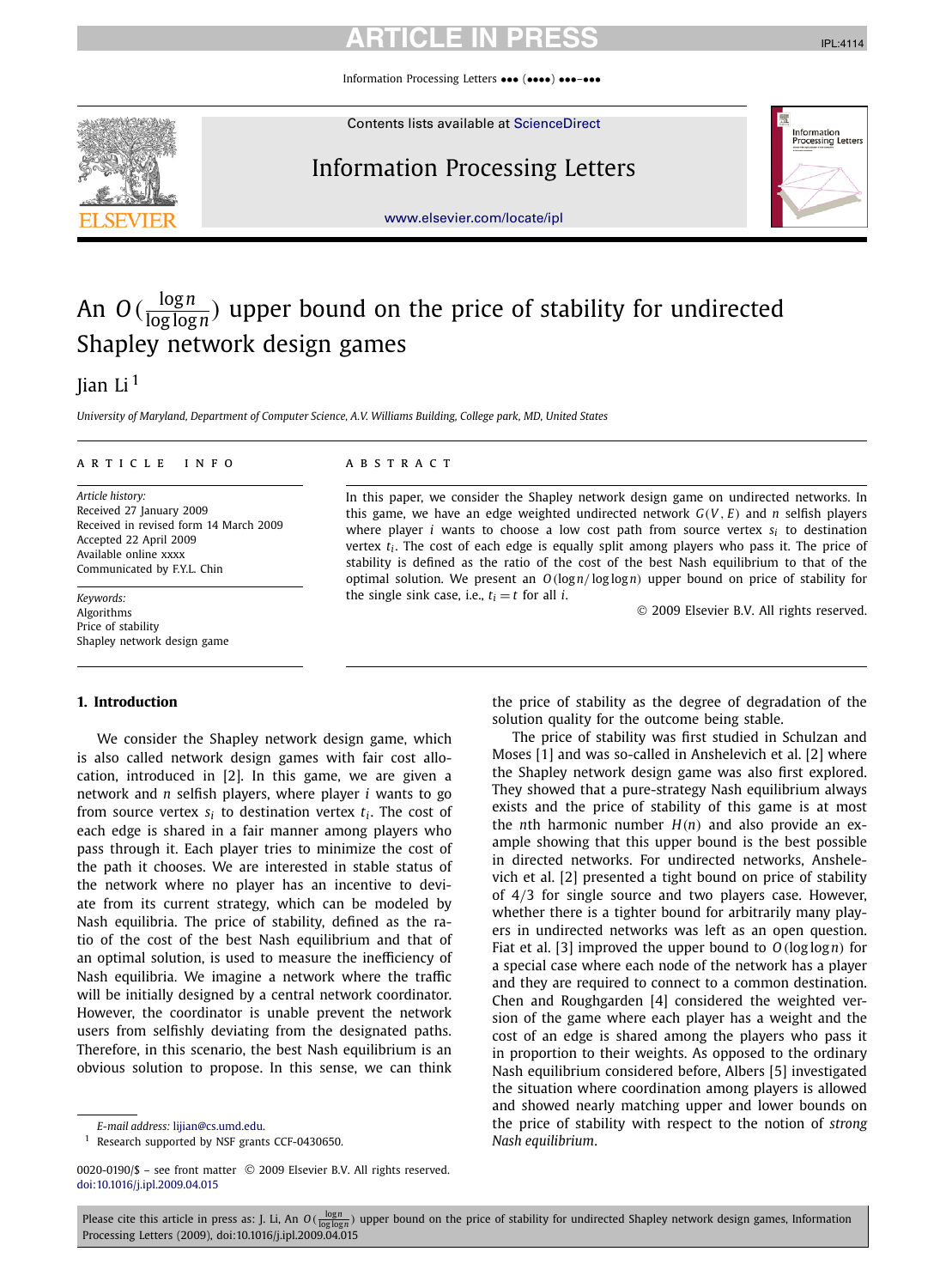## **ARTICLE IN PRESS IN EXAMPLE AND READER**

**Our results.** We prove that for undirected graphs with a distinguished destination to which all players must connect, the price of stability of the Shapley network design game is  $O(\frac{\log n}{\log \log n})$  where *n* is the number of players.

### **2. Preliminaries**

We first introduce notations and formally state the problem. We are given a undirected network *G(V , E)* and *n* selfish players. Player *i* has to choose a path from source vertex  $s_i$  to destination vertex  $t_i$ . Let  $\mathcal{P}_i$  denote the set of simple  $s_i - t_i$  paths. The cost of an edge *e*,  $c(e)$ , is shared equally by all players who pass *e*. An *outcome* of the game is specified by a set of *n* path, each chosen by one player. For an outcome  $(P_1, P_2, \ldots, P_n)$  for  $P_i \in \mathcal{P}_i$ , the cost assigned to player *i* is  $c_i(P_1, P_2, \ldots, P_n) = \sum_{e \in P_i} \frac{c_e}{f_e}$  where *fe* is the number of paths that include *e*. We define the cost of the outcome as

$$
c(P_1, P_2, \ldots, P_n) = \sum_i c_i(P_1, P_2, \ldots, P_n) = \sum_{e \in \bigcup_i P_i} c_e.
$$

Let *P*−*<sup>i</sup>* denote the vector of paths chosen by the players other than *i*. An outcome  $(P_1, P_2, \ldots, P_n)$  is a *Nash equilibrium* if for every player *i*,  $c_i(P_i, P_{-i}) =$  $\min_{\tilde{P}_i \in \mathcal{P}_i} c_i(\tilde{P}_i, P_{-i}).$ 

The *price of stability* is defined as the ratio of the cost of the best Nash equilibrium of the game to that of an optimal solution. We note that the optimal solution is the min-cost steiner forest satisfying all connectivity requirement  $(s_i, t_i)$ s.

We consider the following potential function, also used in [2], that maps every outcome into a numeric value

$$
\Phi(P_1, ..., P_k) = \sum_{e \in E} \sum_{i=1}^{f_e} \frac{c_e}{i} = \sum_{e \in E} c_e \cdot H(f_e),
$$
 (1)

where *fe* denotes the number of paths *Pi* that include edge *e* and  $H(n) = 1 + \frac{1}{2} + \frac{1}{3} + \cdots + \frac{1}{n}$  is the *n*th Harmonic number.

The most important property of the potential function is that if a single player *i* changes its strategy then the difference between the potential of the new state and that of the original state is exactly the change in the cost of player *i* [2].

In a finite game, *better-response dynamics* is the following process: If the current outcome is not a Nash equilibrium, there exists a player who can decrease its cost by switching its strategy. The player updates its strategy to an arbitrary superior one, and repeat until a Nash equilibrium is reached. While better response dynamics need not terminate in general, it must terminate in finite steps in Shapley network design games since the potential *Φ* strictly decreases during the process and no outcome appears twice in a finite game.

### **3.** An  $O(\frac{\log n}{\log \log n})$  upper bound for the single sink case

We assume the network is connected and all players share the same destination *t*. It is easy to see an optimal solution is a steiner tree with terminals  ${s_i}_{i=1,...,n} \cup {t}$ .

Suppose the outcome  $NASH = (P_1^N, \ldots, P_n^N)$  is a Nash equilibrium which is obtained by better-response dynamics from an optimal solution  $OPT = (P_1^0, \ldots, P_n^0)$ . The property of the potential function ensures that  $\Phi$ (*NASH*)  $\leq$ *Φ(OPT)*. We denote paths of *NASH* and that of *OPT* by  ${P_i^N}_{i=1,\dots,n}$  and  ${P_i^O}_{i=1,\dots,n}$ , respectively. It is proven that the edge set used by *NASH* forms a tree [3]. We denote the tree of *Nash* by  $T^N = \bigcup_i P_i^N$  and that of *OPT* by  $T^O = \bigcup_i P_i^O$ . Let |*NASH*| and |*OPT*| be their costs respectively.

Let  $f_e^N$  denote the number of paths that include edge *e* in *NASH*. Let  $f^N(i) = \sum_{e: f^N_e = i} c_e$  and  $g^N(j) =$  $\sum_{e: f_e^N \geq j} c_e = \sum_{i \geq j} f^N(i)$ . It is easy to see |*NASH*| =  $\sum_i f^N(i) = g^N(1)$ .

For ease of discussion, we create a dummy player 0 residing in  $s_0 = t$ . We can see this player has no influence on either *NASH* or *OPT*. First we consider the tree  $T^0 =$  $\bigcup_i P_i^O$ . Doubling all edges in  $T^O$  forms a Eulerian tour. Traversing this tour gives a sequence *S* of vertices in  $T^0$ . Suppose  $\phi$  is a permutation of  $\{s_i\}_{i=0,\dots,n}$  according to their first appearance in *S*. For simplicity of notation, we let  $\phi(n+1) = \phi(0)$ . It is easy to see  $\sum_{i=0}^{n} d(\phi(i), \phi(i+1)) \le$  $2|T^0| = 2|OPT|$  where  $d(u, v)$  is the length of the shortest path between *u* and *v*.

For any two players  $i$  and  $j$ , let  $LCA(i, j)$  be the least common ancestor of  $s_i$  and  $s_j$  in tree  $T^N$  (taking *t* as the root). We let  $P_i^j$  be the subpath of  $P_i^N$  starting from  $s_i$ and ending at *LCA(i, j)*. From the definition of Nash equilibrium, we know the cost of player *i* in *NASH* is less than that of first reaching  $s_j$  and then following the path  $P_j^N$ to *t*. Thus, we have the following:

$$
\sum_{e \in P_i^j} \frac{c_e}{f_e^N} \leq d(s_i, s_j) + \sum_{e \in P_j^i} \frac{c_e}{f_e^N + 1}.
$$

Similarly, we have

$$
\sum_{e \in P_i^i} \frac{c_e}{f_e^N} \leq d(s_i, s_j) + \sum_{e \in P_i^i} \frac{c_e}{f_e^N + 1}.
$$

Adding them together, we get

$$
\sum_{e \in P_i^j} \frac{c_e}{f_e^N(f_e^N+1)} + \sum_{e \in P_i^j} \frac{c_e}{f_e^N(f_e^N+1)} \leq 2d(s_i,s_j).
$$

We denote the left-hand side of last equality by *A(i, j)*. We have

$$
\sum_{i=0}^{n} A(\phi(i), \phi(i+1)) \leq 2 \sum_{i=0}^{n} d(\phi(i), \phi(i+1))
$$
  
 $\leq 4|OPT|.$  (2)

Now we prove

$$
\sum_{i=0}^{n} A(\phi(i), \phi(i+1))
$$
\n
$$
= \sum_{i=0}^{n} \left( \sum_{e \in P_{\phi(i+1)}^{\phi(i)}} \frac{c_e}{f_e^N(f_e^N + 1)} \right)
$$
\n
$$
\geq \sum_{e \in T_N} \frac{c_e}{f_e^N(f_e^N + 1)} = \sum_{i} \frac{1}{i(i+1)} f^N(i).
$$
\n(3)

Please cite this article in press as: J. Li, An  $O(\frac{\log\log n}{\log\log n})$  upper bound on the price of stability for undirected Shapley network design games, Information Processing Letters (2009), doi:10.1016/j.ipl.2009.04.015